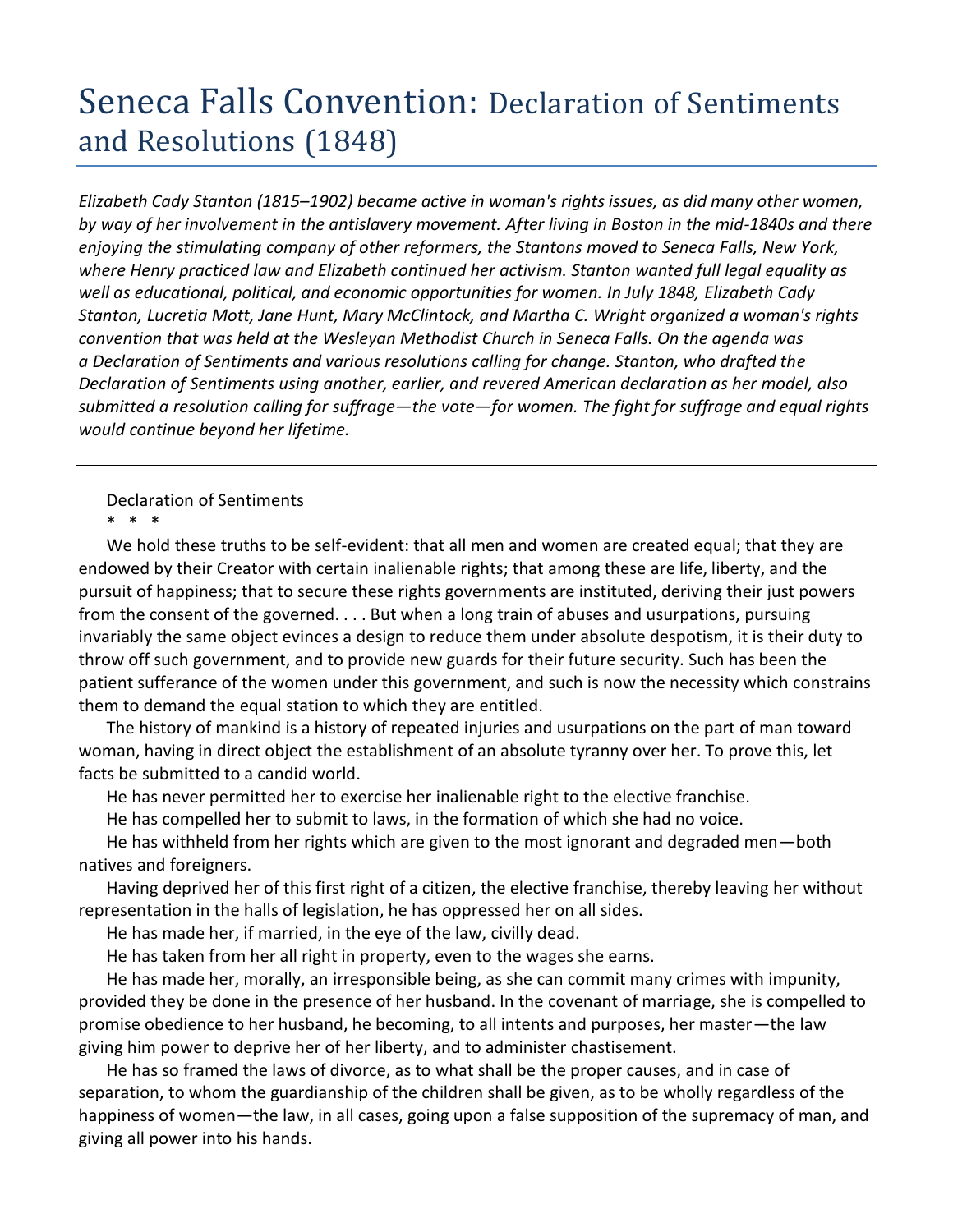After depriving her of all rights as a married woman, if single, and the owner of property, he has taxed her to support a government which recognizes her only when her property can be made profitable to it.

He has monopolized nearly all the profitable employments, and from those she is permitted to follow, she receives but a scanty remuneration. He closes against her all the avenues to wealth and distinction which he considers most honorable to himself. As a teacher of theology, medicine, or law, she is not known.

He has denied her the facilities for obtaining a thorough education, all colleges being closed against her.

He allows her in Church, as well as State, but a subordinate position, claiming Apostolic authority for her exclusion from the ministry, and, with some exceptions, from any public participation in the affairs of the Church.

He has created a false public sentiment by giving to the world a different code of morals for men and women, by which moral delinquencies which exclude women from society, are not only tolerated, but deemed of little account in man.

He has usurped the prerogative of Jehovah himself, claiming it as his right to assign for her a sphere of action, when that belongs to her conscience and to her God.

He has endeavored, in every way that he could, to destroy her confidence in her own powers, to lessen her self-respect, and to make her willing to lead a dependent and abject life.

Now, in view of this entire disfranchisement of one-half the people of this country, their social and religious degradation—in view of the unjust laws above mentioned, and because women do feel themselves aggrieved, oppressed, and fraudulently deprived of their most sacred rights, we insist that they have immediate admission to all the rights and privileges which belong to them as citizens of the United States.

In entering upon the great work before us, we anticipate no small amount of misconception, misrepresentation, and ridicule; but we shall use every instrumentality within our power to effect our object. We shall employ agents, circulate tracts, petition the State and National legislatures, and endeavor to enlist the pulpit and the press in our behalf. We hope this Convention will be followed by a series of Conventions embracing every part of the country.

The following resolutions . . . were adopted:

\* \* \*

Resolved, That such laws as conflict, in any way, with the true and substantial happiness of woman, are contrary to the great precept of nature and of no validity, for this is "superior in obligation to any other."

Resolved, That all laws which prevent woman from occupying such a station in society as her conscience shall dictate, or which place her in a position inferior to that of man, are contrary to the great precept of nature, and therefore of no force or authority.

Resolved, That woman is man's equal—was intended to be so by the Creator, and the highest good of the race demands that she should be recognized as such.

Resolved, That the women of this country ought to be enlightened in regard to the laws under which they live, that they may no longer publish their degradation by declaring themselves satisfied with their present position, nor their ignorance, by asserting that they have all the rights they want.

Resolved, That inasmuch as man, while claiming for himself intellectual superiority, does accord to woman moral superiority, it is pre-eminently his duty to encourage her to speak and teach, as she has an opportunity, in all religious assemblies.